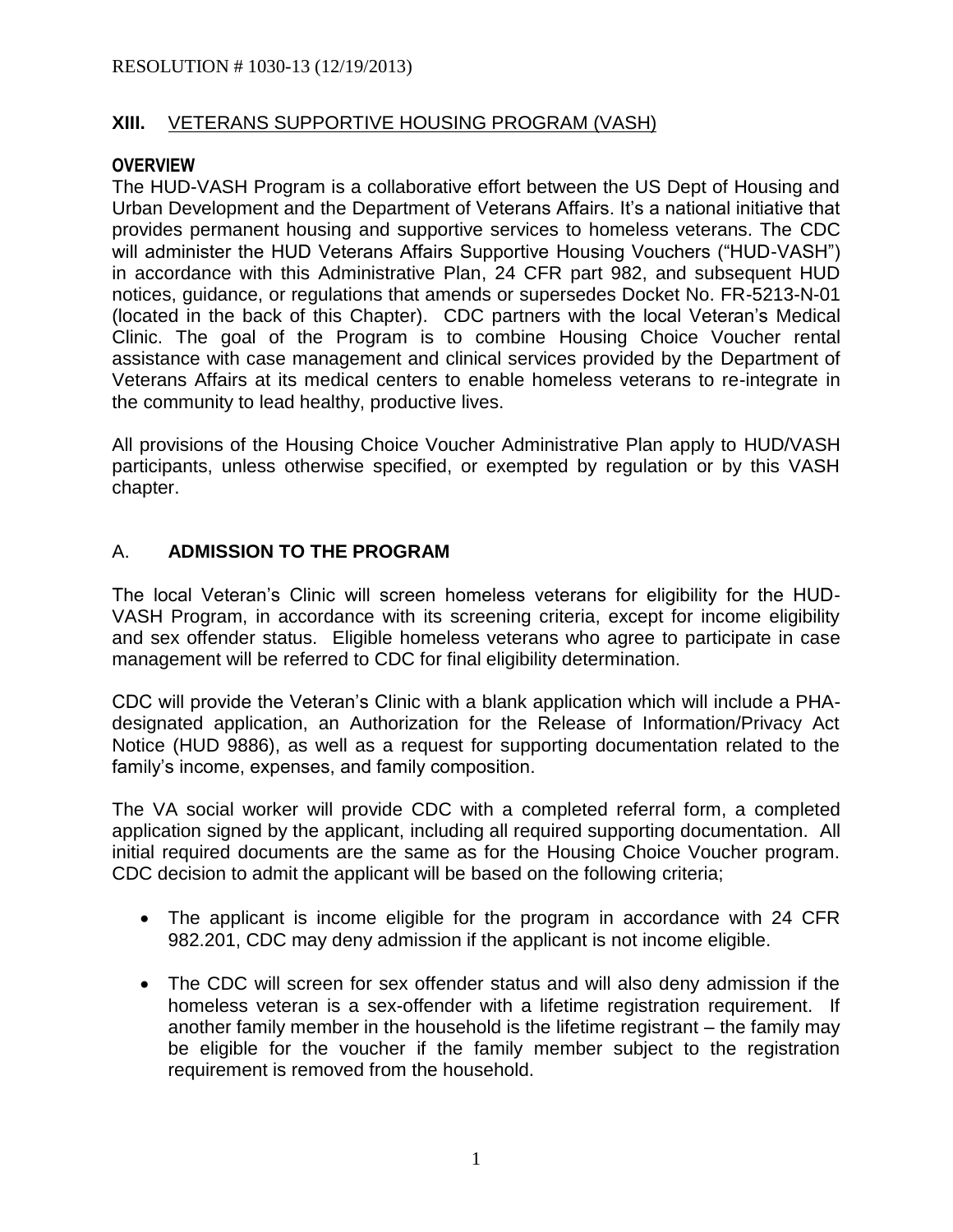The VA social worker will verify the applicant has complied with VA case management requirements.

No other eligibility priorities or preferences are applicable and the CDC shall not deny HUD-VASH applicants admission for any other grounds.

Should a VASH applicant owe CDC or any other Housing Authority money from a previous tenancy or participation in a rental assistance program, CDC will inform the applicant. If the money is owed to CDC, a repayment agreement will be executed in accordance to Chapter XXIV. of this Administrative Plan. If the debt has been referred to Ukiah Credit Bureau the applicant will be referred to the Credit Bureau to establish a payment schedule. If monies are owed to another Housing Authority the applicant will be referred to that Authority to pay that debt.

# **B. ISSUANCE OF VOUCHER**

Once an applicant is determined eligible CDC will promptly contact the family and VA social worker via phone to schedule a briefing appointment. If CDC is unable to contact the family or VA Social Worker by phone to confirm, a notice of the briefing session will be mailed to the family. This notice will be sent at least *ten (10)* calendar days prior to the scheduled briefing. The notice will be sent to the VA social worker as well. During the briefing appointment the applicant will receive a HUD/VASH Voucher and a briefing packet. The briefing packet will be the same as those provided to Housing Choice Voucher (HCV) applicants in accordance with Chapter IV- of this Administrative Plan

Applicants must be given an initial 120 calendar days to seek a unit in Mendocino County. Should the household wish to exercise portability, the VA social worker must indicate this is approved by the VA on the application submitted, or on the referral form If the family has not found housing within 60 days of the voucher issuance CDC will request the family and/or social worker to provide an updated application as well as updated income verifications.

Upon expiration of the initial 120 day term CDC may grant one final 60 day extension. Extensions are permissible primarily for these reasons;

- Extenuating circumstances such as hospitalization or a family emergency for an extended period of time, which has affected the family's ability to find a unit within the initial 120 day period. Verification is required.
- The CDC is satisfied that the family has made a reasonable effort to locate a unit, which may include seeking the assistance of the CDC, throughout the initial sixtyday period. A completed search record is required.
- The family was prevented from finding a unit due to disability accessibility requirements or large size (4 bedroom or larger) unit requirement. The Search Record is part of the required verification.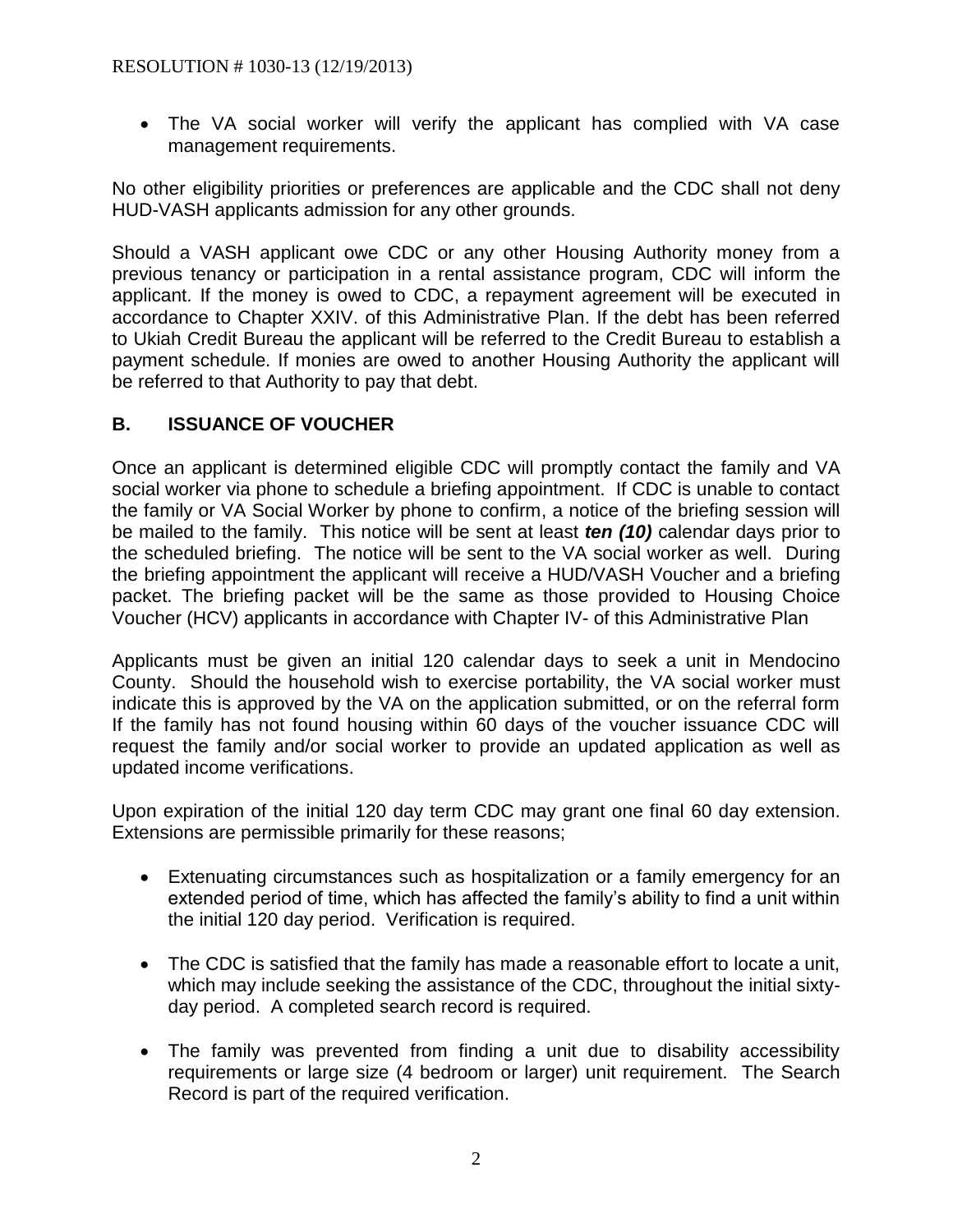If the vacancy rate for rental housing in the jurisdiction is less than 5 percent another extension will be granted automatically on request up to a total of 60 days.

If the term of the voucher is extended beyond the initial 120 days CDC requires the family and/or social worker to provide an updated application as well as updated income verifications at the time of the extension request.

If the term of the voucher expires the VA Social Worker may re-refer the applicant. A new application and referral form must be completed and updated supporting documentation related to the family's income, expenses, and family composition must be supplied to CDC.

# C**. INITIAL LEASE TERM**

Initial lease terms may be less than one year for HUD/VASH Participants.

### **D. ELIGIBLE HOUSING**

In addition to private market rental units, HUD/VASH Families will be permitted to live on the grounds of a VAMC (Veterans Administration Medical Center) facility.

# **E. CASE MANAGEMENT REQUIRMENTS**

A condition of eligibility for the HUD/VASH voucher is that the VASH participant must participate in case management services provided by the VAMC and verified by the CDC. The local Veterans Clinic screens homeless Veterans to determine eligibility for the HUD-VASH program as established by Veteran's Affairs national office; identifies the social service and medical need of the homeless veteran; ensures that the veteran receives ongoing case management, health services, and other supportive services as identified; and maintains records as required by HUD and Veterans Affairs. A HUD/ VASH family's rental assistance must be terminated if the family refuses, without good cause, to participate in required case management as determined by the VAMC.

# **F. PORTABILITY OF HUD-VASH VOUCHERS**

The HUD-VASH Family may initially lease up, or move under portability provisions. If the Local Veterans Clinic will still be able to provide the needed case management services because of the proximity, the receiving PHA must process the move in accordance with the Portability policies of 24 CFR 982.355. However, the receiving PHA must bill the initial PHA; the receiving PHA does not have the option to absorb the HUD-VASH Family under this situation.

If a VASH Family wants to move where it will not be possible for CDC's partnering local Veterans Clinic to provide case management services, the Local Veteran Clinic must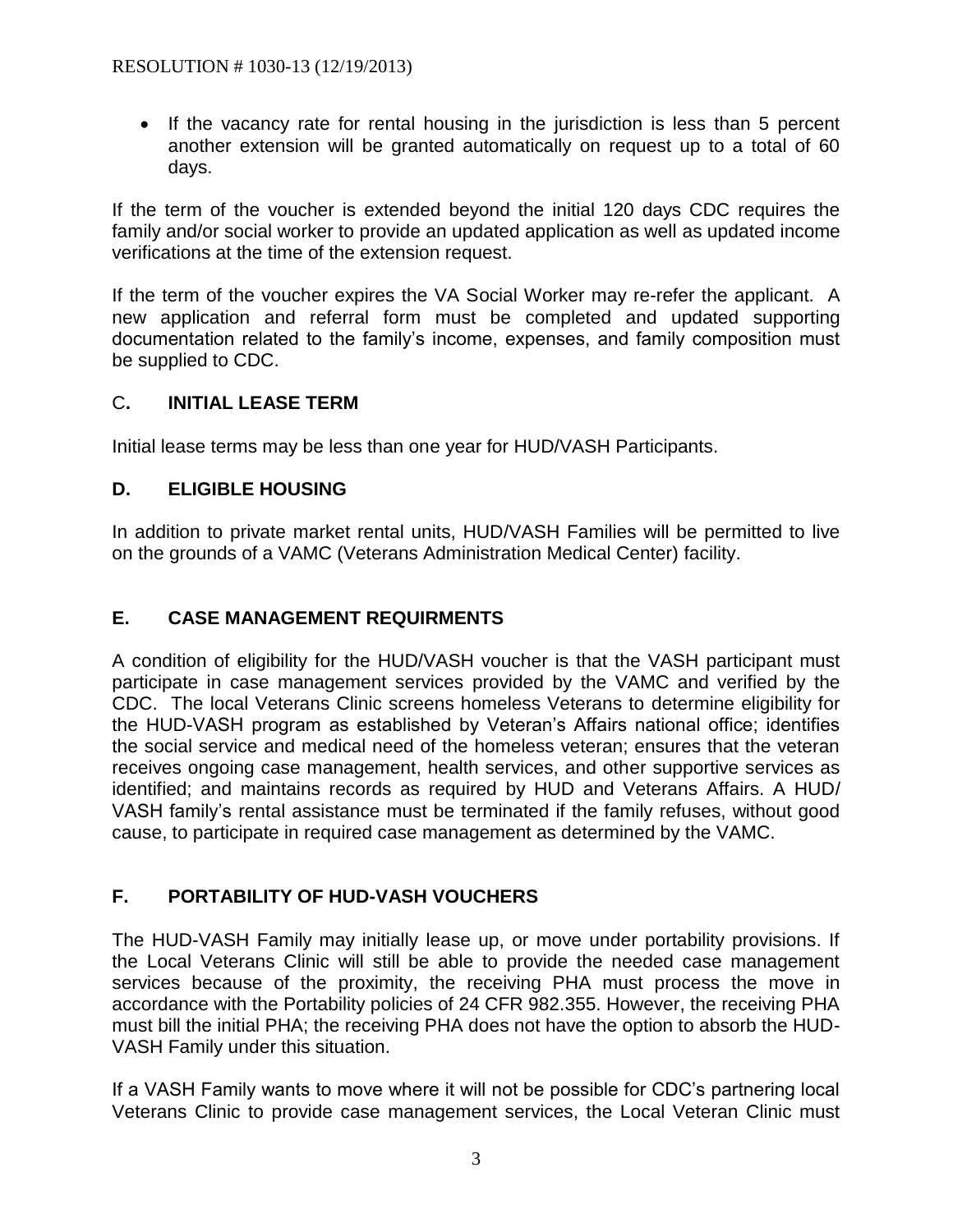first determine whether the HUDVASH Family could be served by another VAMC that is participating in the program, and the receiving PHA must have a HUD/VASH voucher available for this Family. If the above conditions are met, the VASH Family must be absorbed by the receiving PHA. Upon absorption, the CDC's HUD/VASH voucher will be available to lease to a new HUD/VASH eligible Family referred by the partnering local Veterans Clinic.

If a Family chooses to exercise its rights to portability the family must submit the request in writing to CDC. The local Veterans Clinic must provide CDC with a written recommendation supporting the participants request to move out of Mendocino County.

# **G. TRANSFER FROM HUD-VASH TO TENANT BASED VOUCHER ASSISTANCE**.

If the local Veterans Clinic determines the VASH Family no longer requires case management or the Veteran will no longer reside with the Family, the CDC may offer the Family a regular tenant-based voucher in the tenant based program to free up the HUD-VASH voucher for another homeless veteran family

VASH Participants may be recommended by the HUD-VASH Social Worker for graduation from HUD-VASH program. CDC may issue a Housing Choice Voucher provided ALL criteria below is met;

- Participant has complied with rules and regulations of the HUD-VASHprogram for the past 12 consecutive months.
- Participant has remained housed for the past 12 consecutive months.
- Participant does not owe the CDC for any Repayment Agreements or other charges.
- Participant has not violated their lease agreement within the past 12 consecutive months

The offer of tenant-based assistance is contingent on funding availability.

The total number of HUD/VASH participants that will be offered a regular voucher will not exceed 10 participants in a 12 month period. The HUD/VASH Social worker must submit the request for the participant to graduate in writing to the CDC along with a completed initial application for the Housing Choice Voucher Program.

# **H. TERMINATION OF RENTAL ASSISTANCE**

Rental Assistance may be terminated if the participant violates conditions of occupancy in accordance with Chapter XIV- of this Administrative Plan. However, prior to terminating HUD/VASH participants, CDC will exercise their discretion under 24 CFR 982.552(c)(2) and consider all relevant circumstances of the specific case, including granting reasonable accommodations for persons with disabilities in accordance with 24 CFR part 8, as well as including the role of the case manager and the impact that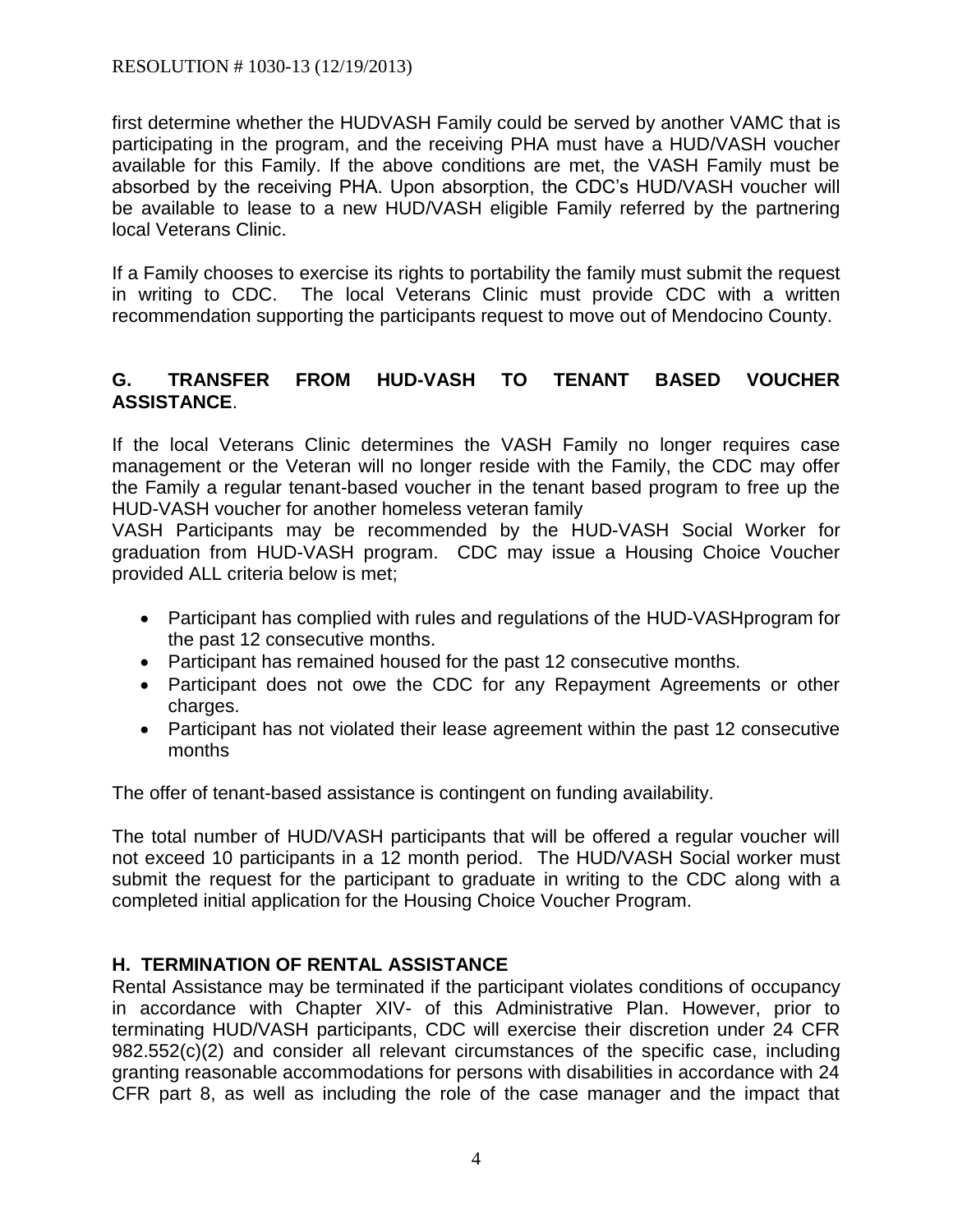ongoing case management services can have on mitigating the conditions that led to the potential termination.

The following guidelines will be used when considering each case where drug-related or criminal activity is involved.

- For drug-related offenses, the local Veterans Clinic may provide CDC with verification that the participant is actively seeking or enrolled in recovery services. Once enrolled, the local Veterans Clinic must provide CDC with the participants progress with recovery and, as long as the participant is actively pursuing recovery (to be outlined by the rehabilitation facility), their assistance may continue uninterrupted. For those families not seeking treatment termination will occur.
- For criminal activity the CDC, participant, and HUD/VASH Social Worker will work together to view the offenses on a case by case basis to determine what further action is necessary.

CDC must terminate a participant's rental assistance if the CDC has not made a payment on behalf of the participant for a period of 180 calendar days, or if the family has been evicted in a court of law for a serious or repeated lease violation.

Additionally, the family must be receiving case management from the Local Veterans Clinic, unless it is determined by the clinic that the family no longer requires case management. Failure to participate in the case management portion of the program without good cause will result in termination of rental assistance by the CDC.

Applicants and participants of HUD/VASH will be afforded the same rights as regular HCV applicants and participants to appeal any negative action taken against the family by CDC.

### **I. OTHER PROGRAM POLICIES**

The minimum rent for VASH participants is set at 0. This is intended to assist homeless veterans who have no income in securing housing as quickly as possible. All other provisions of the minimum rent regulations for the Housing Choice Voucher Program apply; including provisions specified in this Administrative Plan regarding minimum rent.

### **J. SEMAP,VMS REPORTING**

HUD/VASH vouchers are administered in accordance with HUD/VASH notices. The VASH Vouchers are monitored in VMS separately from all other tenant based vouchers. HUD/VASH vouchers will not be included in the SEMAP leasing indicator denominator as they are dependent upon referrals from VAMC. The code "VASH" will be recorded in